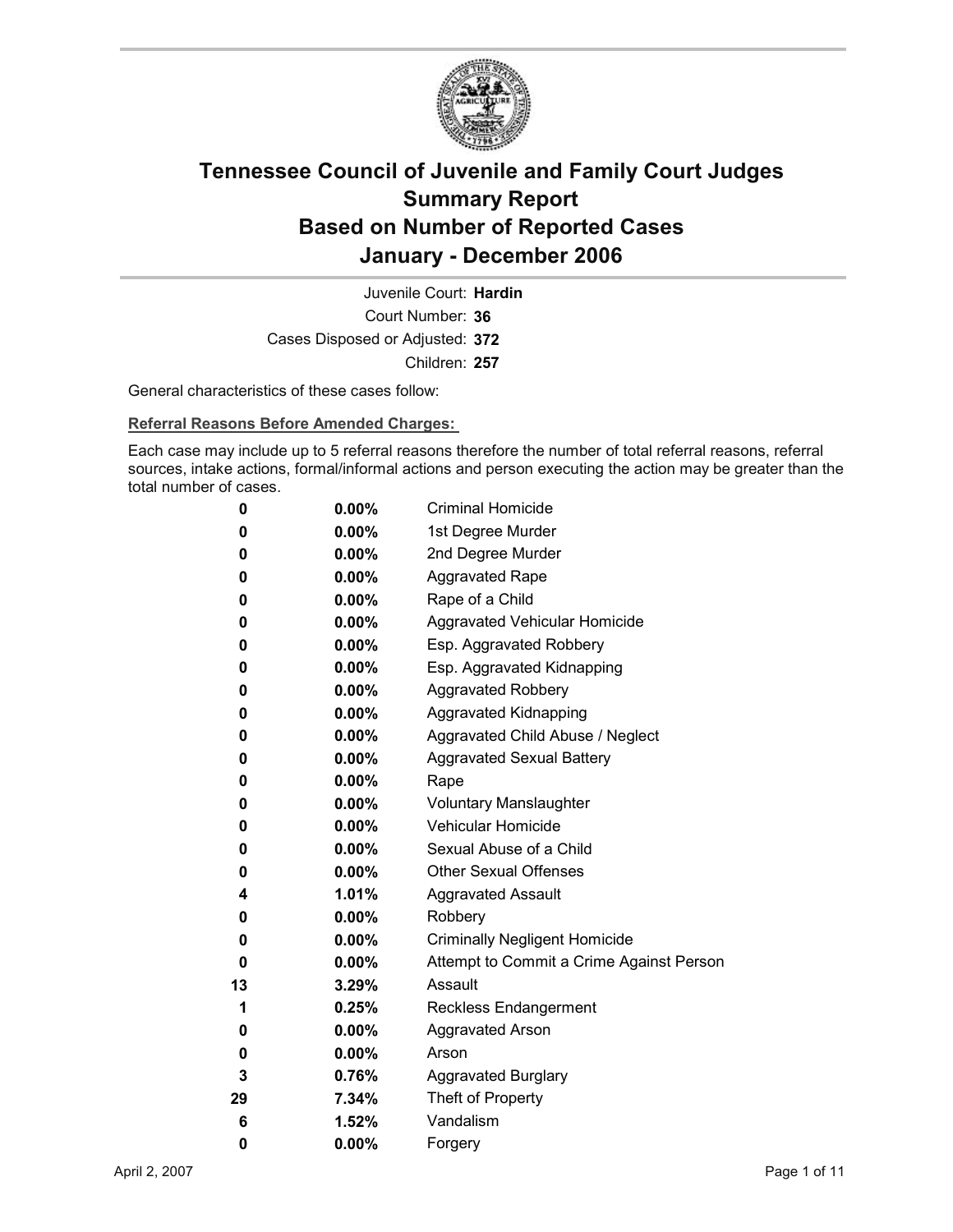

Court Number: **36** Juvenile Court: **Hardin** Cases Disposed or Adjusted: **372** Children: **257**

### **Referral Reasons Before Amended Charges:**

Each case may include up to 5 referral reasons therefore the number of total referral reasons, referral sources, intake actions, formal/informal actions and person executing the action may be greater than the total number of cases.

| 0            | 0.00%    | <b>Worthless Checks</b>                                     |
|--------------|----------|-------------------------------------------------------------|
| 0            | 0.00%    | Illegal Possession / Fraudulent Use of Credit / Debit Cards |
| $\mathbf 2$  | 0.51%    | <b>Burglary</b>                                             |
| 0            | $0.00\%$ | Unauthorized Use of a Vehicle                               |
| $\mathbf{2}$ | 0.51%    | <b>Cruelty to Animals</b>                                   |
| 0            | $0.00\%$ | Sale of Controlled Substances                               |
| 3            | 0.76%    | <b>Other Drug Offenses</b>                                  |
| 4            | 1.01%    | Possession of Controlled Substances                         |
| 0            | $0.00\%$ | <b>Criminal Attempt</b>                                     |
| $\mathbf{2}$ | 0.51%    | Carrying Weapons on School Property                         |
| 0            | 0.00%    | Unlawful Carrying / Possession of a Weapon                  |
| 4            | 1.01%    | <b>Evading Arrest</b>                                       |
| 0            | $0.00\%$ | <b>Escape</b>                                               |
| $\mathbf{2}$ | 0.51%    | Driving Under Influence (DUI)                               |
| 4            | 1.01%    | Possession / Consumption of Alcohol                         |
| 1            | 0.25%    | Resisting Stop, Frisk, Halt, Arrest or Search               |
| 0            | $0.00\%$ | <b>Aggravated Criminal Trespass</b>                         |
| 0            | $0.00\%$ | Harassment                                                  |
| 1            | 0.25%    | Failure to Appear                                           |
| 0            | $0.00\%$ | Filing a False Police Report                                |
| 0            | 0.00%    | Criminal Impersonation                                      |
| 80           | 20.25%   | <b>Disorderly Conduct</b>                                   |
| 0            | 0.00%    | <b>Criminal Trespass</b>                                    |
| 3            | 0.76%    | <b>Public Intoxication</b>                                  |
| 0            | $0.00\%$ | Gambling                                                    |
| 4            | 1.01%    | Traffic                                                     |
| 0            | $0.00\%$ | <b>Local Ordinances</b>                                     |
| 7            | 1.77%    | Violation of Wildlife Regulations                           |
| 0            | 0.00%    | Contempt of Court                                           |
| $\mathbf 2$  | 0.51%    | Violation of Probation                                      |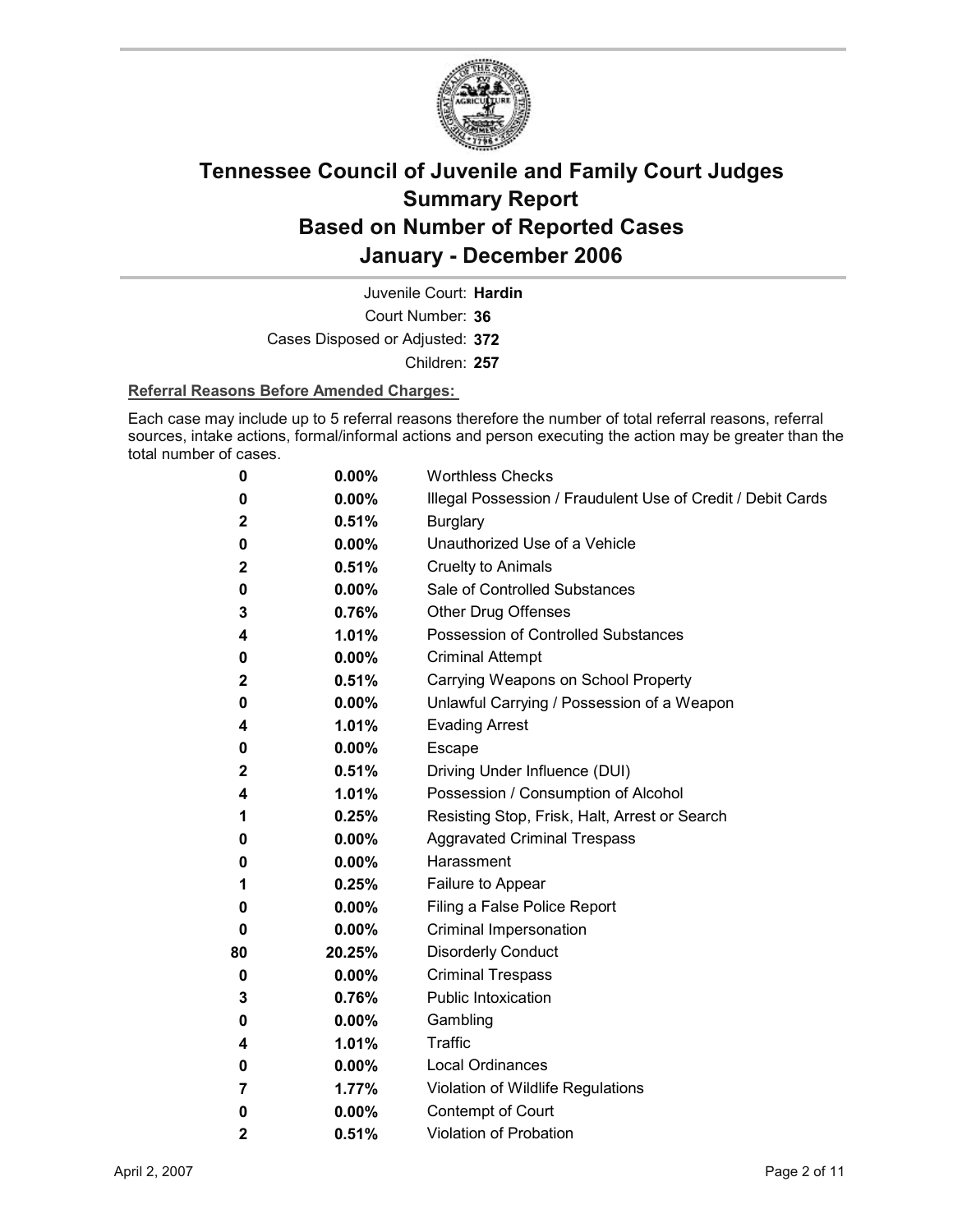

Court Number: **36** Juvenile Court: **Hardin** Cases Disposed or Adjusted: **372** Children: **257**

### **Referral Reasons Before Amended Charges:**

Each case may include up to 5 referral reasons therefore the number of total referral reasons, referral sources, intake actions, formal/informal actions and person executing the action may be greater than the total number of cases.

| $\mathbf 2$ | 0.51%    | Violation of Aftercare                 |
|-------------|----------|----------------------------------------|
| 5           | 1.27%    | <b>Unruly Behavior</b>                 |
| 93          | 23.54%   | Truancy                                |
| 14          | 3.54%    | In-State Runaway                       |
| 0           | $0.00\%$ | Out-of-State Runaway                   |
| 32          | 8.10%    | Possession of Tobacco Products         |
| 0           | 0.00%    | Violation of a Valid Court Order       |
| 0           | 0.00%    | Violation of Curfew                    |
| 0           | 0.00%    | <b>Sexually Abused Child</b>           |
| 0           | $0.00\%$ | <b>Physically Abused Child</b>         |
|             | 0.25%    | Dependency / Neglect                   |
| 0           | 0.00%    | <b>Termination of Parental Rights</b>  |
| 0           | 0.00%    | <b>Violation of Pretrial Diversion</b> |
| 0           | 0.00%    | Violation of Informal Adjustment       |
| 0           | 0.00%    | <b>Judicial Review</b>                 |
| 0           | 0.00%    | <b>Administrative Review</b>           |
| 0           | $0.00\%$ | <b>Foster Care Review</b>              |
| 0           | 0.00%    | Custody                                |
| 0           | 0.00%    | Visitation                             |
| 0           | 0.00%    | Paternity / Legitimation               |
| 0           | 0.00%    | Child Support                          |
| 0           | $0.00\%$ | <b>Request for Medical Treatment</b>   |
| 0           | 0.00%    | <b>Consent to Marry</b>                |
| 71          | 17.97%   | Other                                  |
| 395         | 100.00%  | <b>Total Referrals</b>                 |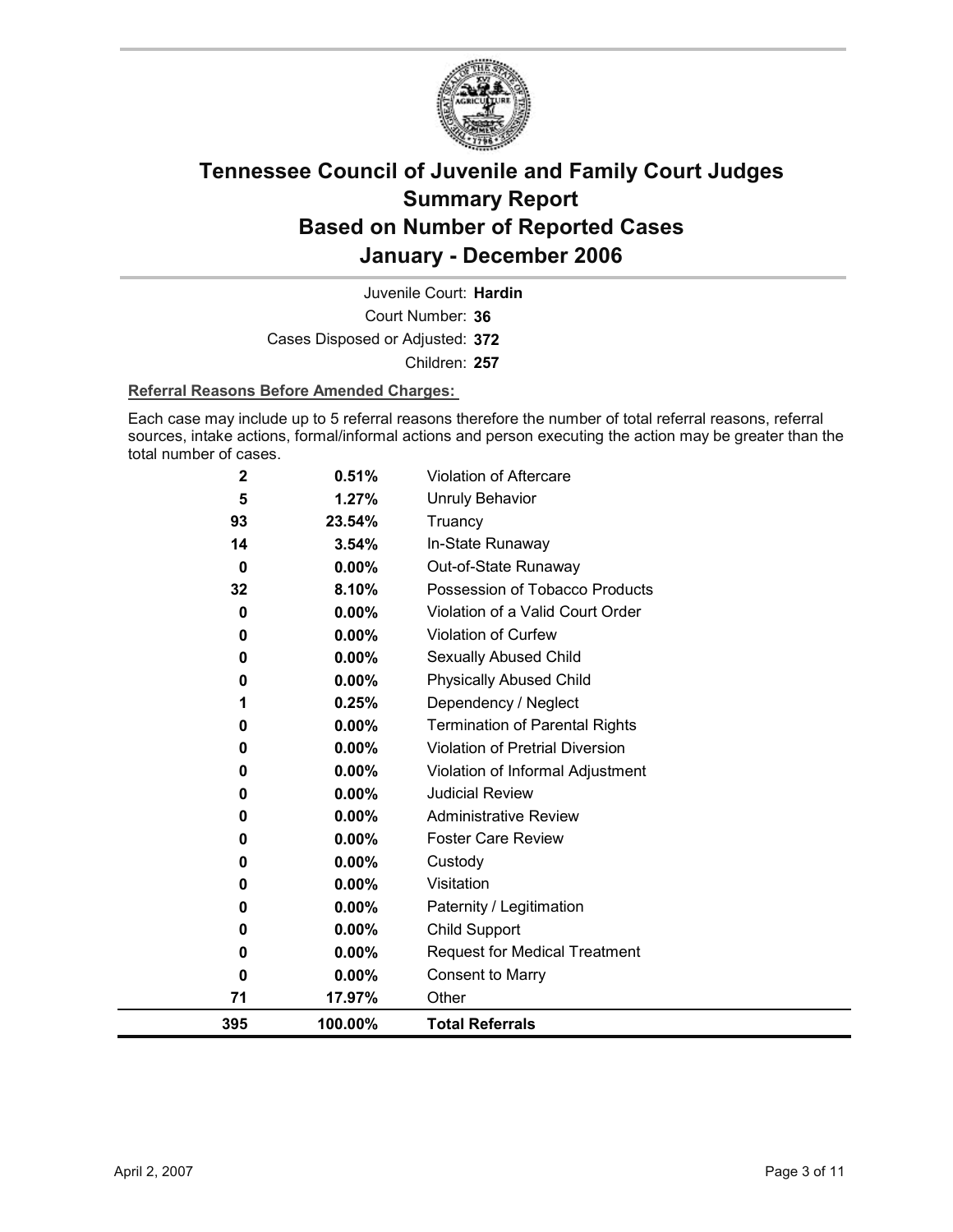

| Juvenile Court: Hardin      |                                 |                                   |  |  |
|-----------------------------|---------------------------------|-----------------------------------|--|--|
| Court Number: 36            |                                 |                                   |  |  |
|                             | Cases Disposed or Adjusted: 372 |                                   |  |  |
|                             |                                 | Children: 257                     |  |  |
| <b>Referral Sources: 1</b>  |                                 |                                   |  |  |
| 102                         | 25.82%                          | Law Enforcement                   |  |  |
| 26                          | 6.58%                           | Parents                           |  |  |
| 5                           | 1.27%                           | Relatives                         |  |  |
| $\mathbf 0$                 | 0.00%                           | Self                              |  |  |
| 199                         | 50.38%                          | School                            |  |  |
| 0                           | 0.00%                           | <b>CSA</b>                        |  |  |
| 8                           | 2.03%                           | <b>DCS</b>                        |  |  |
| $\bf{0}$                    | 0.00%                           | <b>Other State Department</b>     |  |  |
| 0                           | 0.00%                           | <b>District Attorney's Office</b> |  |  |
| $\mathbf 2$                 | 0.51%                           | <b>Court Staff</b>                |  |  |
| $\mathbf 0$                 | 0.00%                           | Social Agency                     |  |  |
| 4                           | 1.01%                           | <b>Other Court</b>                |  |  |
| 19                          | 4.81%                           | Victim                            |  |  |
| $\bf{0}$                    | 0.00%                           | Child & Parent                    |  |  |
| 0                           | 0.00%                           | Hospital                          |  |  |
| $\bf{0}$                    | 0.00%                           | Unknown                           |  |  |
| 30                          | 7.59%                           | Other                             |  |  |
| 395                         | 100.00%                         | <b>Total Referral Sources</b>     |  |  |
| Age of Child at Referral: 2 |                                 |                                   |  |  |
| 12                          | 4.67%                           | Ages 10 and Under                 |  |  |
| 21                          | 8.17%                           | Ages 11 through 12                |  |  |
| 56                          | 21.79%                          | Ages 13 through 14                |  |  |
| 104                         | 40.47%                          | Ages 15 through 16                |  |  |

**64 24.90%** Ages 17 through 18 **0 0.00%** Ages 19 and Over **0 0.00%** Unknown / Not Reported **257 100.00% Total Child Count**

<sup>1</sup> If different than number of Referral Reasons (395), verify accuracy of your court's data.

<sup>2</sup> One child could be counted in multiple categories, verify accuracy of your court's data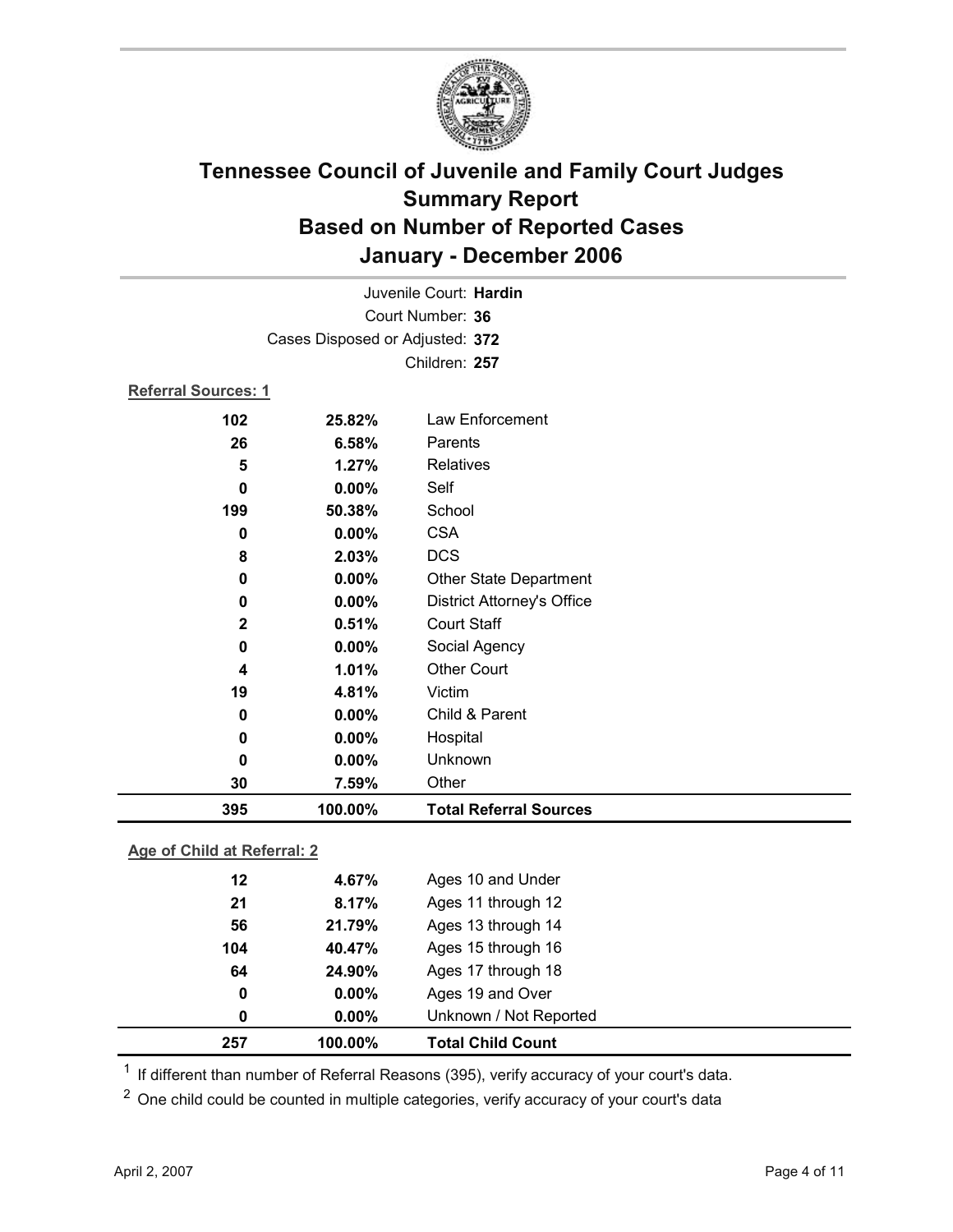

| Juvenile Court: Hardin                  |                                 |                          |  |  |
|-----------------------------------------|---------------------------------|--------------------------|--|--|
| Court Number: 36                        |                                 |                          |  |  |
|                                         | Cases Disposed or Adjusted: 372 |                          |  |  |
|                                         |                                 | Children: 257            |  |  |
| Sex of Child: 1                         |                                 |                          |  |  |
| 166                                     | 64.59%                          | Male                     |  |  |
| 91                                      | 35.41%                          | Female                   |  |  |
| $\mathbf 0$                             | 0.00%                           | Unknown                  |  |  |
| 257                                     | 100.00%                         | <b>Total Child Count</b> |  |  |
| Race of Child: 1                        |                                 |                          |  |  |
| 238                                     | 92.61%                          | White                    |  |  |
| 17                                      | 6.61%                           | African American         |  |  |
| $\mathbf 0$                             | 0.00%                           | <b>Native American</b>   |  |  |
| 0                                       | 0.00%                           | Asian                    |  |  |
| $\mathbf 0$                             | 0.00%                           | Mixed                    |  |  |
| $\mathbf{2}$                            | 0.78%                           | Unknown                  |  |  |
| 257                                     | 100.00%                         | <b>Total Child Count</b> |  |  |
| <b>Hispanic Origin: 1</b>               |                                 |                          |  |  |
| $\overline{2}$                          | 0.78%                           | Yes                      |  |  |
| 226                                     | 87.94%                          | No                       |  |  |
| 29                                      | 11.28%                          | Unknown                  |  |  |
| 257                                     | 100.00%                         | <b>Total Child Count</b> |  |  |
| <b>School Enrollment of Children: 1</b> |                                 |                          |  |  |
| 248                                     | 96.50%                          | Yes                      |  |  |
| $6\phantom{1}6$                         | 2.33%                           | No                       |  |  |
| 3                                       | 1.17%                           | Unknown                  |  |  |
| 257                                     | 100.00%                         | <b>Total Child Count</b> |  |  |

 $1$  One child could be counted in multiple categories, verify accuracy of your court's data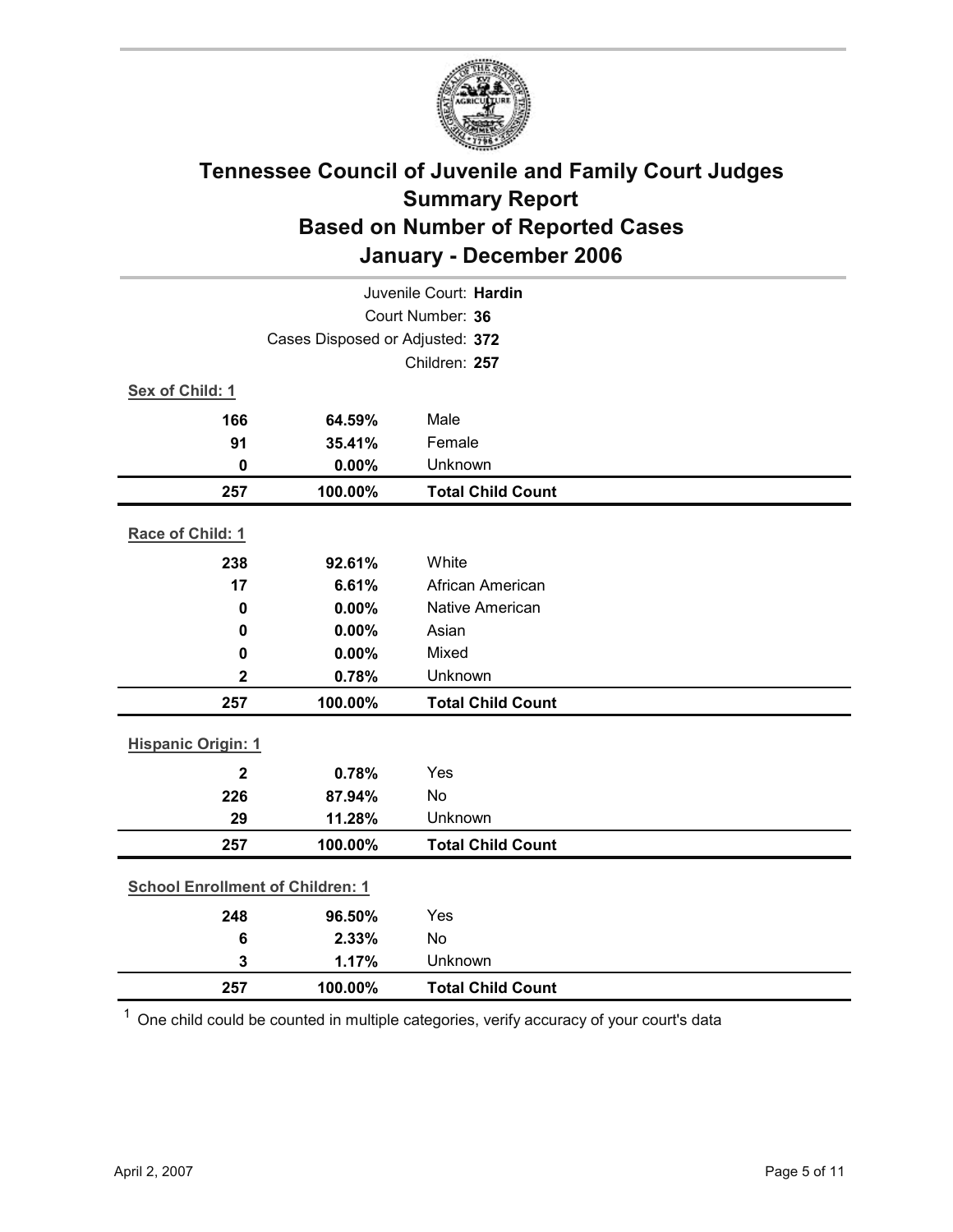

Court Number: **36** Juvenile Court: **Hardin** Cases Disposed or Adjusted: **372** Children: **257 Living Arrangement of Child at Time of Referral: 1 61 23.74%** With Both Biological Parents **8 3.11%** With Father and Stepmother

| 257 | 100.00%  | <b>Total Child Count</b>   |
|-----|----------|----------------------------|
| 3   | 1.17%    | Other                      |
| 2   | 0.78%    | Unknown                    |
| 2   | 0.78%    | Independent                |
| 0   | $0.00\%$ | In an Institution          |
| 0   | $0.00\%$ | In a Residential Center    |
| 0   | $0.00\%$ | In a Group Home            |
| 4   | 1.56%    | With Foster Family         |
| 3   | 1.17%    | With Adoptive Parents      |
| 26  | 10.12%   | <b>With Relatives</b>      |
| 26  | 10.12%   | <b>With Father</b>         |
| 102 | 39.69%   | With Mother                |
| 20  | 7.78%    | With Mother and Stepfather |
|     |          |                            |

### **Type of Detention: 2**

| 372 | 100.00%  | <b>Total Detention Count</b> |
|-----|----------|------------------------------|
| 1   | 0.27%    | Other                        |
| 367 | 98.66%   | Does Not Apply               |
| 0   | $0.00\%$ | <b>Unknown</b>               |
| 0   | $0.00\%$ | Psychiatric Hospital         |
| 0   | $0.00\%$ | Jail - No Separation         |
| 0   | $0.00\%$ | Jail - Partial Separation    |
| 0   | $0.00\%$ | Jail - Complete Separation   |
| 4   | 1.08%    | Juvenile Detention Facility  |
| 0   | $0.00\%$ | Non-Secure Placement         |
|     |          |                              |

 $<sup>1</sup>$  One child could be counted in multiple categories, verify accuracy of your court's data</sup>

 $2$  If different than number of Cases (372) verify accuracy of your court's data.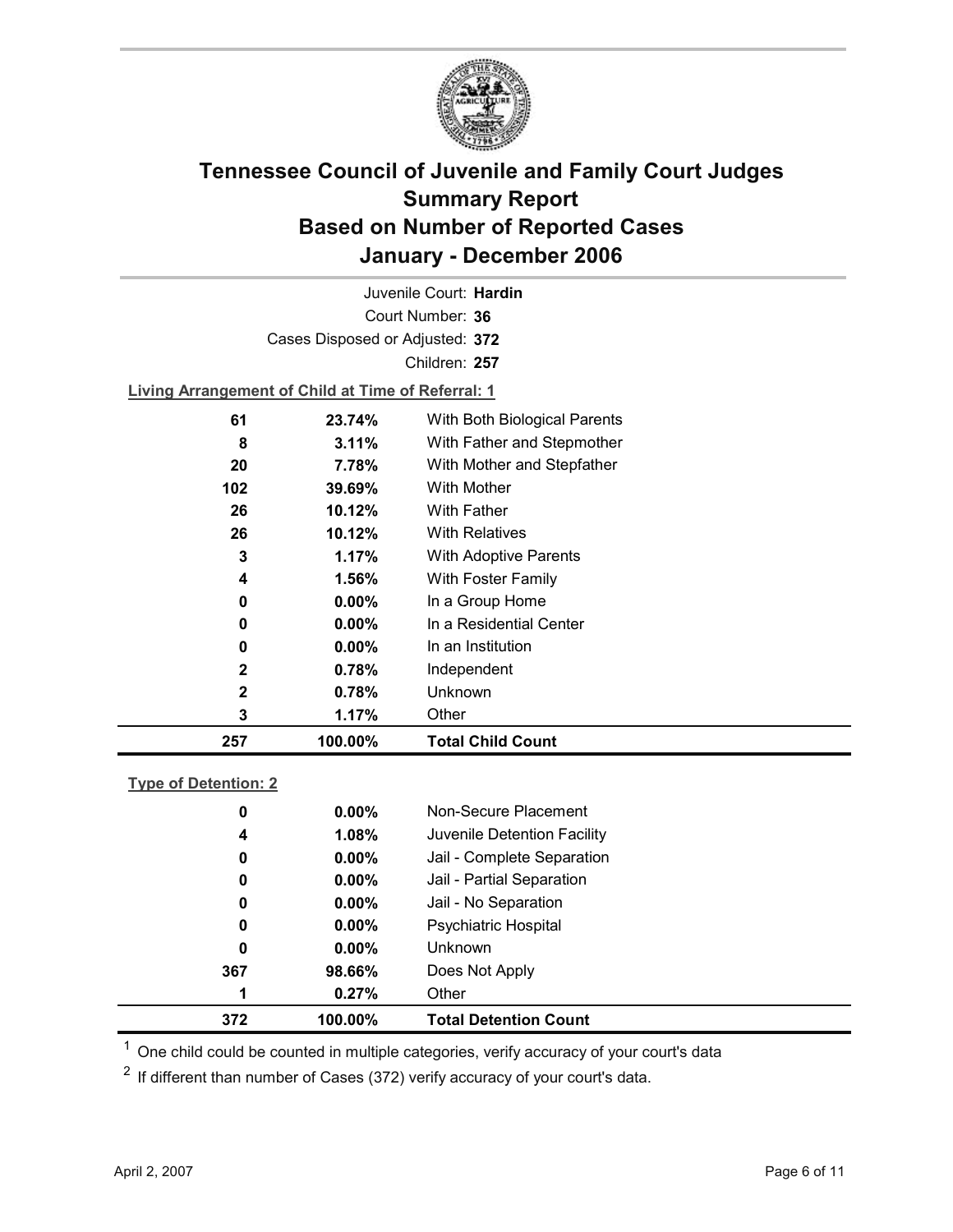

| Juvenile Court: Hardin   |                                                    |                                      |  |  |  |  |
|--------------------------|----------------------------------------------------|--------------------------------------|--|--|--|--|
| Court Number: 36         |                                                    |                                      |  |  |  |  |
|                          | Cases Disposed or Adjusted: 372                    |                                      |  |  |  |  |
|                          |                                                    | Children: 257                        |  |  |  |  |
|                          | <b>Placement After Secure Detention Hearing: 1</b> |                                      |  |  |  |  |
| 3                        | 0.81%                                              | Returned to Prior Living Arrangement |  |  |  |  |
| 0                        | 0.00%                                              | Juvenile Detention Facility          |  |  |  |  |
| 0                        | $0.00\%$                                           | Jail                                 |  |  |  |  |
| 0                        | 0.00%                                              | Shelter / Group Home                 |  |  |  |  |
| 0                        | $0.00\%$                                           | <b>Foster Family Home</b>            |  |  |  |  |
| 0                        | $0.00\%$                                           | <b>Psychiatric Hospital</b>          |  |  |  |  |
| 0                        | 0.00%                                              | Unknown / Not Reported               |  |  |  |  |
| 367                      | 98.66%                                             | Does Not Apply                       |  |  |  |  |
| 2                        | 0.54%                                              | Other                                |  |  |  |  |
| 372                      | 100.00%                                            | <b>Total Placement Count</b>         |  |  |  |  |
|                          |                                                    |                                      |  |  |  |  |
|                          |                                                    |                                      |  |  |  |  |
| <b>Intake Actions: 2</b> |                                                    |                                      |  |  |  |  |
| 280                      | 70.89%                                             | <b>Petition Filed</b>                |  |  |  |  |
| 0                        | $0.00\%$                                           | <b>Motion Filed</b>                  |  |  |  |  |
| 6                        | 1.52%                                              | <b>Citation Processed</b>            |  |  |  |  |
| 0                        | 0.00%                                              | Notification of Paternity Processed  |  |  |  |  |
| 0                        | $0.00\%$                                           | Scheduling of Judicial Review        |  |  |  |  |
| 0                        | 0.00%                                              | Scheduling of Administrative Review  |  |  |  |  |
| 0                        | 0.00%                                              | Scheduling of Foster Care Review     |  |  |  |  |
| 0                        | $0.00\%$                                           | Unknown                              |  |  |  |  |
| 3                        | 0.76%                                              | Does Not Apply                       |  |  |  |  |
| 106<br>395               | 26.84%<br>100.00%                                  | Other<br><b>Total Intake Count</b>   |  |  |  |  |

 $1$  If different than number of Cases (372) verify accuracy of your court's data.

 $2$  If different than number of Referral Reasons (395), verify accuracy of your court's data.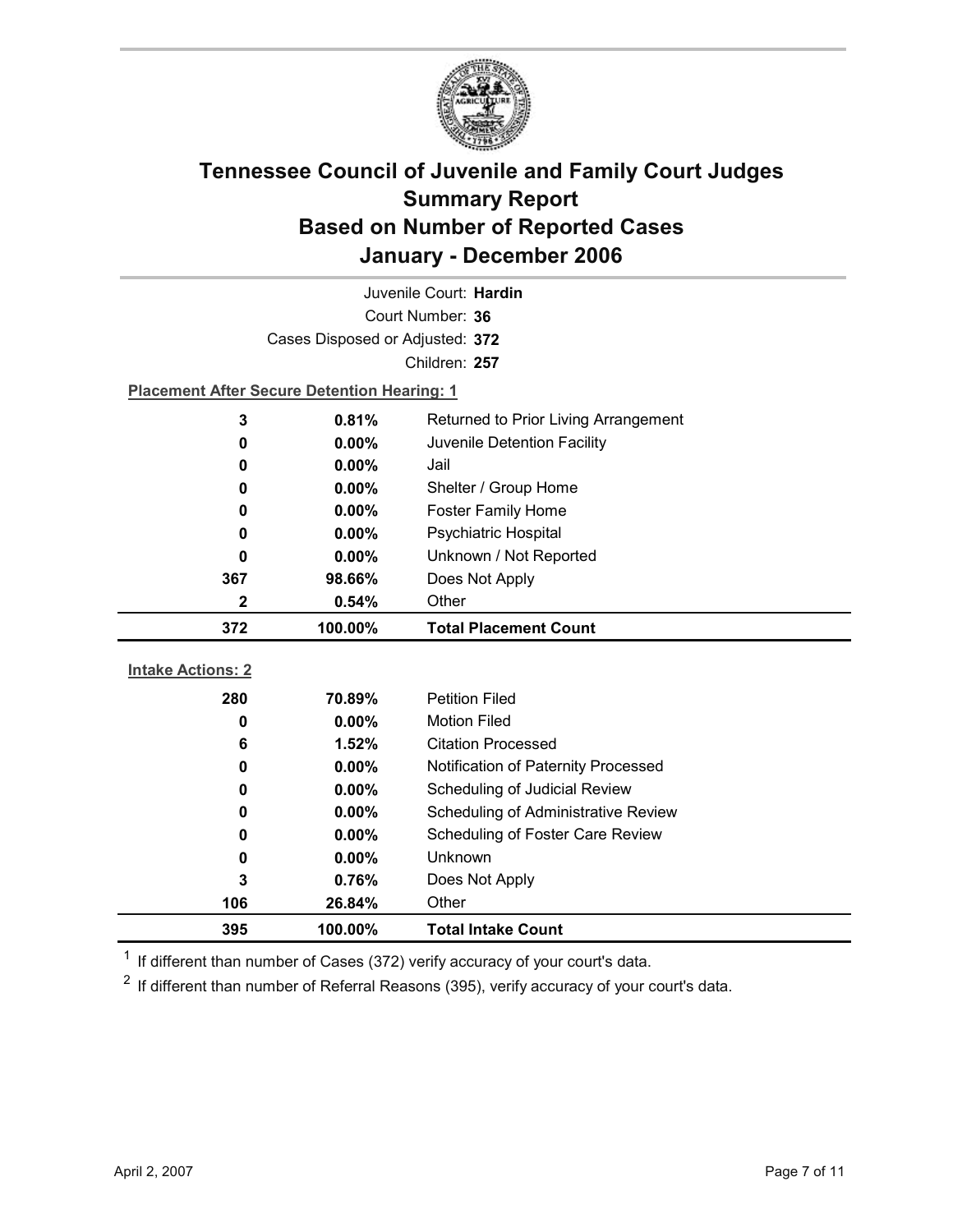

Court Number: **36** Juvenile Court: **Hardin** Cases Disposed or Adjusted: **372** Children: **257**

### **Last Grade Completed by Child: 1**

| 0                                       | 0.00%    | Too Young for School         |  |
|-----------------------------------------|----------|------------------------------|--|
| 1                                       | 0.39%    | Preschool                    |  |
| 1                                       | 0.39%    | Kindergarten                 |  |
| 4                                       | 1.56%    | 1st Grade                    |  |
| 1                                       | 0.39%    | 2nd Grade                    |  |
| 4                                       | 1.56%    | 3rd Grade                    |  |
| 3                                       | 1.17%    | 4th Grade                    |  |
| 17                                      | 6.61%    | 5th Grade                    |  |
| 19                                      | 7.39%    | 6th Grade                    |  |
| 28                                      | 10.89%   | 7th Grade                    |  |
| 42                                      | 16.34%   | 8th Grade                    |  |
| 50                                      | 19.46%   | 9th Grade                    |  |
| 49                                      | 19.07%   | 10th Grade                   |  |
| 18                                      | 7.00%    | 11th Grade                   |  |
| 1                                       | 0.39%    | 12th Grade                   |  |
| 0                                       | $0.00\%$ | Non-Graded Special Ed        |  |
| 1                                       | 0.39%    | <b>GED</b>                   |  |
| 1                                       | 0.39%    | Graduated                    |  |
| $\mathbf 2$                             | 0.78%    | <b>Never Attended School</b> |  |
| 14                                      | 5.45%    | Unknown                      |  |
| 1                                       | 0.39%    | Other                        |  |
| 257                                     | 100.00%  | <b>Total Child Count</b>     |  |
|                                         |          |                              |  |
| <b>Enrolled in Special Education: 1</b> |          |                              |  |
| 30                                      | 11.67%   | Yes                          |  |
| 174                                     | 67.70%   | No                           |  |

 $1$  One child could be counted in multiple categories, verify accuracy of your court's data

**53 20.62%** Unknown

**257 100.00% Total Child Count**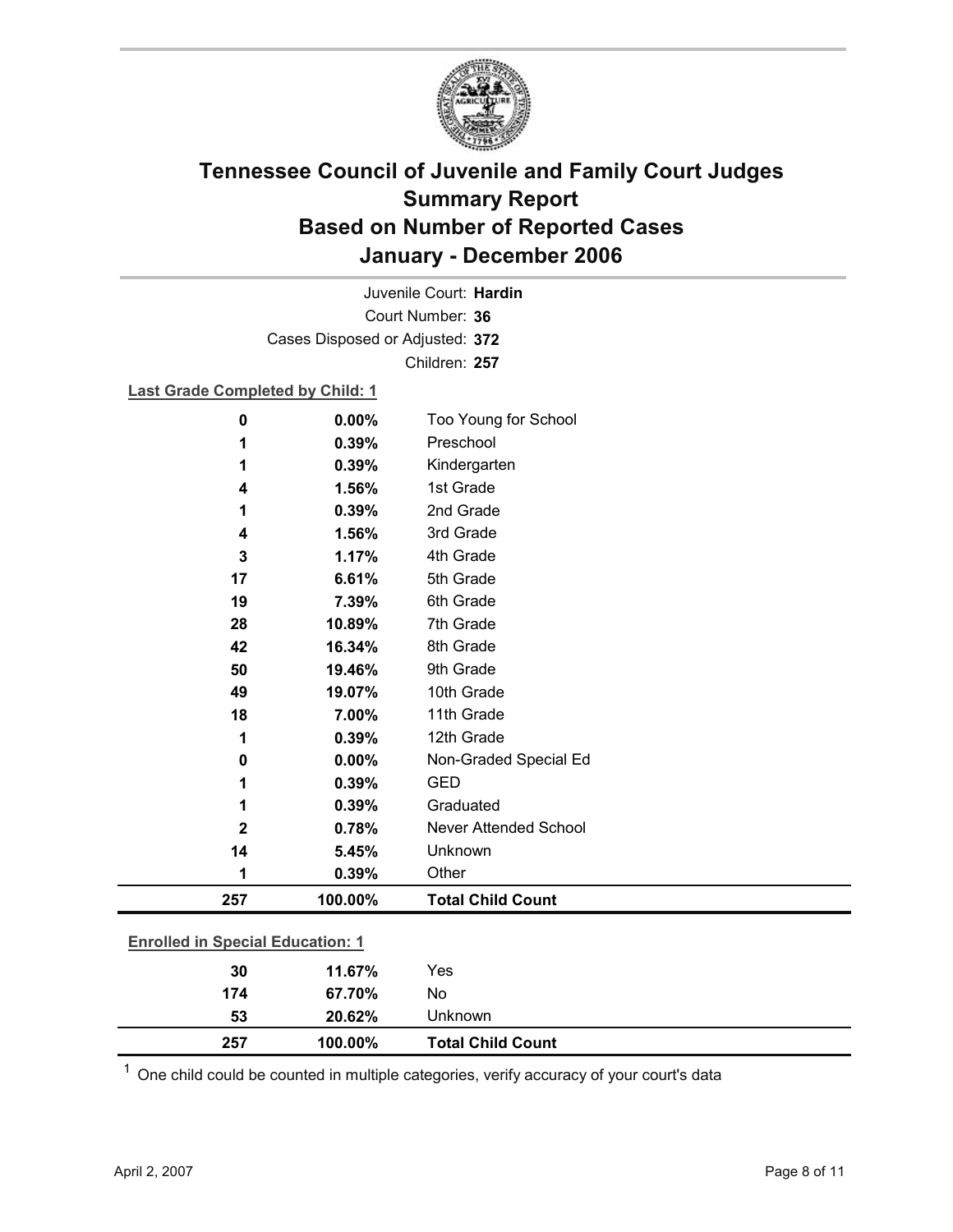

|                              |                                 | Juvenile Court: Hardin    |
|------------------------------|---------------------------------|---------------------------|
|                              |                                 | Court Number: 36          |
|                              | Cases Disposed or Adjusted: 372 |                           |
|                              |                                 | Children: 257             |
| <b>Action Executed By: 1</b> |                                 |                           |
| 380                          | 96.20%                          | Judge                     |
| 0                            | $0.00\%$                        | Referee                   |
| 15                           | 3.80%                           | <b>YSO</b>                |
| 0                            | $0.00\%$                        | Other                     |
| 0                            | 0.00%                           | Unknown / Not Reported    |
| 395                          | 100.00%                         | <b>Total Action Count</b> |

### **Formal / Informal Actions: 1**

| 45  | 11.39%   | Dismissed                                      |
|-----|----------|------------------------------------------------|
| 0   | $0.00\%$ | Retired / Nolle Prosequi                       |
| 100 | 25.32%   | <b>Complaint Substantiated Delinquent</b>      |
| 5   | 1.27%    | <b>Complaint Substantiated Status Offender</b> |
| 1   | 0.25%    | Complaint Substantiated Dependent / Neglected  |
| 0   | $0.00\%$ | <b>Complaint Substantiated Abused</b>          |
| 0   | $0.00\%$ | <b>Complaint Substantiated Mentally III</b>    |
| 66  | 16.71%   | Informal Adjustment                            |
| 0   | $0.00\%$ | <b>Pretrial Diversion</b>                      |
| 0   | $0.00\%$ | <b>Transfer to Adult Court Hearing</b>         |
| 0   | $0.00\%$ | Charges Cleared by Transfer to Adult Court     |
| 0   | $0.00\%$ | <b>Special Proceeding</b>                      |
| 4   | $1.01\%$ | <b>Review Concluded</b>                        |
| 127 | 32.15%   | Case Held Open                                 |
| 47  | 11.90%   | Other                                          |
| 0   | $0.00\%$ | Unknown / Not Reported                         |
| 395 | 100.00%  | <b>Total Action Count</b>                      |

 $1$  If different than number of Referral Reasons (395), verify accuracy of your court's data.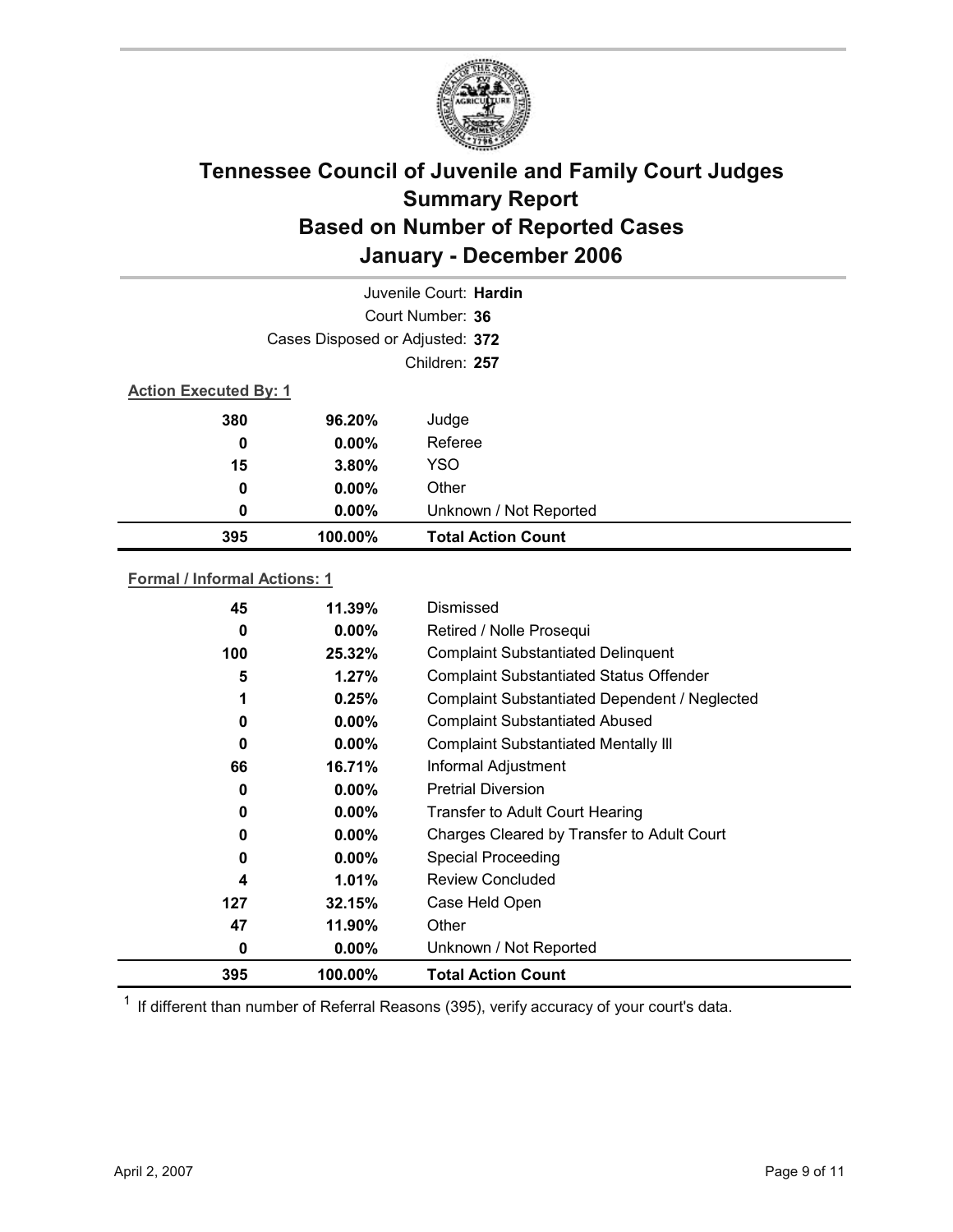

| Juvenile Court: Hardin                                                         |                                 |                                                      |  |
|--------------------------------------------------------------------------------|---------------------------------|------------------------------------------------------|--|
| Court Number: 36                                                               |                                 |                                                      |  |
|                                                                                | Cases Disposed or Adjusted: 372 |                                                      |  |
|                                                                                |                                 | Children: 257                                        |  |
| <b>Case Outcomes:</b><br>There can be multiple outcomes for one child or case. |                                 |                                                      |  |
| 48                                                                             | 6.53%                           | Case Dismissed                                       |  |
| 11                                                                             | 1.50%                           | Case Retired or Nolle Prosequi                       |  |
| 0                                                                              | 0.00%                           | Warned / Counseled                                   |  |
| 174                                                                            | 23.67%                          | Held Open For Review                                 |  |
| 0                                                                              | $0.00\%$                        | Supervision / Probation to Juvenile Court            |  |
| 6                                                                              | 0.82%                           | <b>Probation to Parents</b>                          |  |
| 29                                                                             | 3.95%                           | Referral to Another Entity for Supervision / Service |  |
| 15                                                                             | 2.04%                           | Referred for Mental Health Counseling                |  |
| 0                                                                              | $0.00\%$                        | Referred for Alcohol and Drug Counseling             |  |
| 0                                                                              | $0.00\%$                        | Referred to Alternative School                       |  |
| 0                                                                              | $0.00\%$                        | Referred to Private Child Agency                     |  |
| 0                                                                              | $0.00\%$                        | Referred to Defensive Driving School                 |  |
| 0                                                                              | $0.00\%$                        | Referred to Alcohol Safety School                    |  |
| 15                                                                             | 2.04%                           | Referred to Juvenile Court Education-Based Program   |  |
| 0                                                                              | 0.00%                           | Driver's License Held Informally                     |  |
| 0                                                                              | $0.00\%$                        | <b>Voluntary Placement with DMHMR</b>                |  |
| 0                                                                              | $0.00\%$                        | <b>Private Mental Health Placement</b>               |  |
| 0                                                                              | $0.00\%$                        | <b>Private MR Placement</b>                          |  |
| 0                                                                              | $0.00\%$                        | Placement with City/County Agency/Facility           |  |
| 0                                                                              | $0.00\%$                        | Placement with Relative / Other Individual           |  |
| 64                                                                             | 8.71%                           | Fine                                                 |  |
| 32                                                                             | 4.35%                           | <b>Public Service</b>                                |  |
| 19                                                                             | 2.59%                           | Restitution                                          |  |
| 0                                                                              | $0.00\%$                        | <b>Runaway Returned</b>                              |  |
| 40                                                                             | 5.44%                           | No Contact Order                                     |  |
| 0                                                                              | $0.00\%$                        | Injunction Other than No Contact Order               |  |
| 3                                                                              | 0.41%                           | <b>House Arrest</b>                                  |  |
| $\mathbf{2}$                                                                   | 0.27%                           | <b>Court Defined Curfew</b>                          |  |
| 8                                                                              | 1.09%                           | Dismissed from Informal Adjustment                   |  |
| 0                                                                              | $0.00\%$                        | <b>Dismissed from Pretrial Diversion</b>             |  |
| 0                                                                              | $0.00\%$                        | Released from Probation                              |  |
| 0                                                                              | $0.00\%$                        | <b>Transferred to Adult Court</b>                    |  |
| 0                                                                              | $0.00\%$                        | <b>DMHMR Involuntary Commitment</b>                  |  |